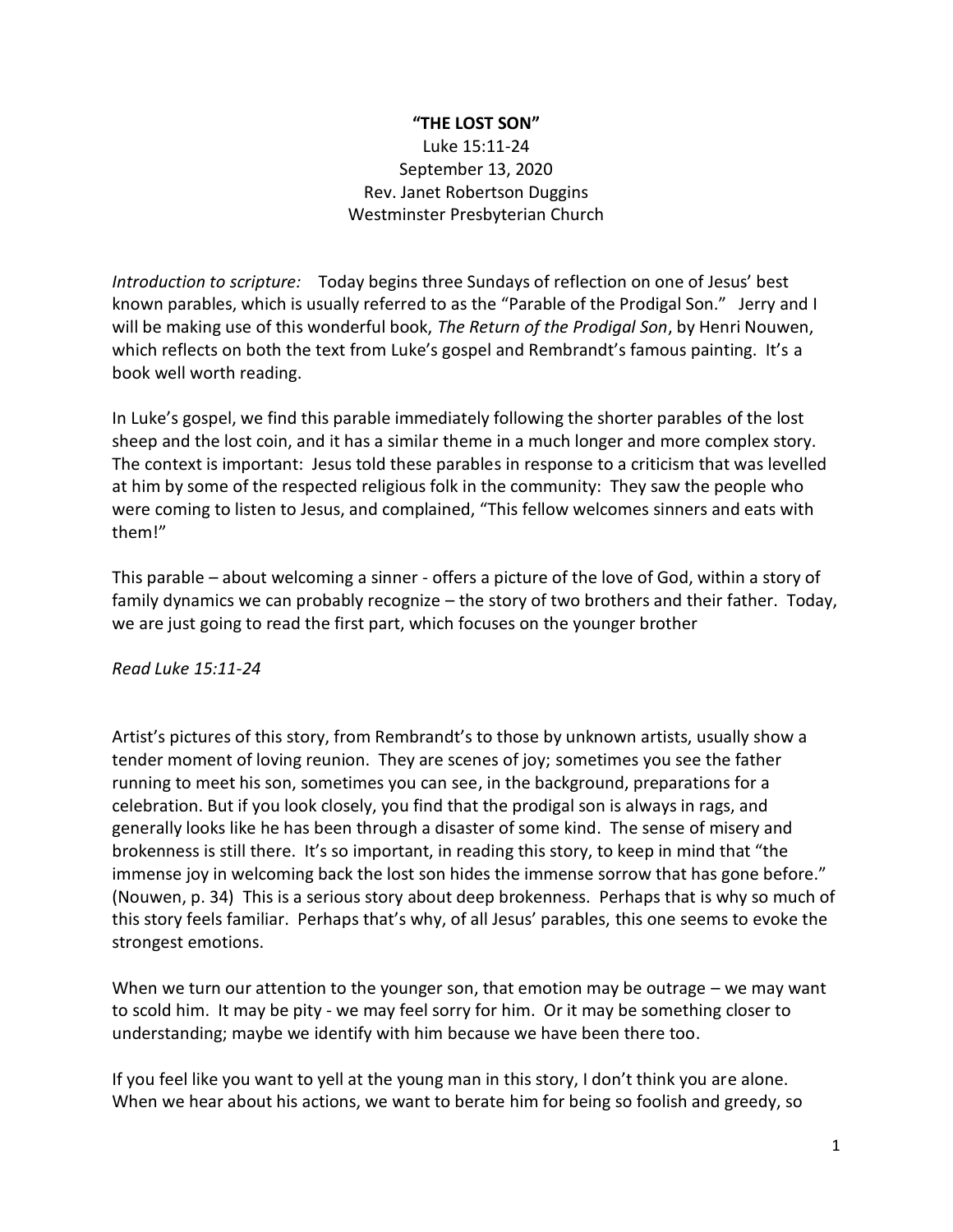ungrateful and selfish, so uncaring about the heartache he's inflicted on his father, so wasteful and short-sighted, so self-destructive, … you name it, we could go on and on, couldn't we?

It is easy to catalog somebody else's failures, especially when they are different from our own, especially when they are as flagrant, expensive, destructive, and public as this young man's. Perhaps if we have personal experience with somebody who has caused this kind of heartache, this story taps into the hurt and anger we carry. And perhaps our instinct is to say, "He should have known better, and he has no one but himself to blame for his troubles. He deserves to suffer the consequences."

But maybe we can also feel a little tiny bit sorry for him, too. After all, isn't it true that the often most painful and humiliating suffering is the suffering we bring on ourselves? Even if we can see how wrong this guy's actions have been, we understand that many a young person makes foolish, thoughtless, impulsive decisions without completely comprehending the consequences or the impact of their actions on others. (Many a not-so-young person does, too!) We may wonder how it is that his life got so off track. We know there are endless temptations out there. We might consider that addiction of some kind played a role. We can easily imagine so-called friends who were bad influences or unscrupulous people taking advantage of inexperience to relieve him of his money. And he met with bad luck, besides. Surely he couldn't have known there'd be a famine, or a pandemic, or a recession. Or that nobody would care enough to help. He thought he was on a big adventure but it's turned into a disaster, and he is to be pitied. To be reduced to living with pigs and eating what they ate  $$ there is hardly anywhere lower to fall.

We may agree that he's brought this on himself, maybe even that he deserves to suffer some consequences, but I think most of us can't look at such abject poverty and lostness without *some* compassion, without feeling that there should be a way out, some sort of relief or hope or a helping hand toward a better way of life.

Maybe our reaction to this lost son goes beyond compassion to genuine understanding: maybe we can identify with him.

Maybe some of you have also found yourselves in a similar place, having to live with regreat or seemingly insurmountable troubles as a result of choosing a foolish or destructive path. Maybe you know what it's like to look for love in all the wrong places. Maybe you've been responsible for causing hurt to others. Maybe you know what it is to have been tempted beyond your power to resist by things or people or pursuits that let you down in the end. Maybe you know what it is to be lost, to feel you have nowhere to belong, to believe you are not worthy of love or forgiveness. Maybe this story resonates with your story.

Others of us probably *don't i*dentify very strongly with this wayward son, at least initially. Henri Nouwen says that at first he didn't. (p. 36-37) But he came to realize that he had "left home," "over and over," that he had often turned away from God's blessing and presence and love, looking instead for validation in other places. He suggests that it just may be hard for us human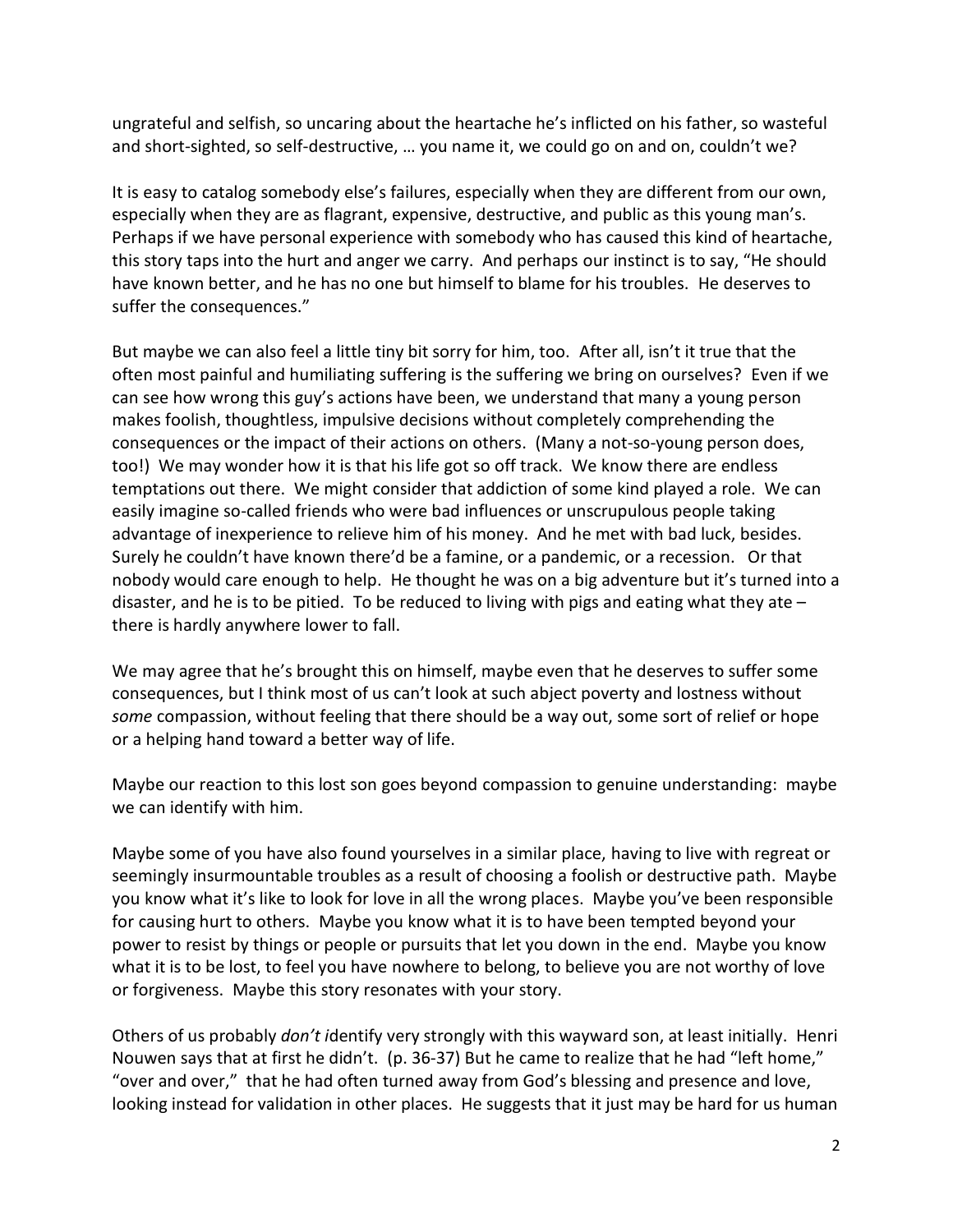beings to believe that we are loved – beloved – for ourselves. So many voices tell us that we have to somehow *prove* our worth. Listening to those voices can lead us away from the place where we are loved to the "distant country" far from our true home, just as something lured the younger son to leave his father and family.

Henri Nouwen says this better than I can. He writes: "I am the prodigal son every time I search for unconditional love where it cannot be found. Why do I keep ignoring the place of true love and persist in looking for it elsewhere? Why do I keep leaving home where I am called a child of God, the beloved of my Father? I am constantly surprised at how I keep taking the gifts God has given me… and keep using them to impress people, receive affirmation and praise, and compete for rewards, instead of developing them for the glory of God. Yes, I often carry them off to a "distant country" and put them in service of an exploiting world that does not know their true value. It's almost as if I want to prove to myself and to my world that I do not need God's love, that I can make a life on my own, that I want to be fully independent. Beneath it all is the great rebellion, the radical "no" to the Father's love." (Nouwen, p. 43)

The people who heard Jesus tell this story would have known that the prodigal son's actions represented a "radical 'no'" to his father's love. They would have found the premise of the parable profoundly shocking, something that simply would never have happened in real life. No son would have dared to make request like this one did; and no father would have granted it. To ask for half his inheritance in advance, and then to go off and waste it is an act of utter disrespect. A rejection not only of father, family, and home, but also of his own identity, his place and responsibility in the community, the values of his society and faith. It is so offensive as to be unthinkable.

And yet… the parable's message seems to be that each one of us, at some time or other, is the prodigal, has said that same "radical 'no'" to the love of God, 'no' to the inclusive community Jesus calls us to, 'no' to the values of the kingdom and to the life God intends for us. We are all the wayward and child, far from home. Everybody gets separated from the love of God, and we feel the effects of that separation.

Of course, we all want to find our way "home," to where we belong, to the lives we are supposed to be living, to the persons we are meant to be. I love how the parable describes the moment when the lost son realizes this: "he came to himself." That was where the journey back began.

But the way home is hard. It requires telling the truth, being honest about the trouble we're in, admitting the ways we've been wrong, acknowledging our brokenness and our need. It means we have to truly want a different life. Henri Nouwen thinks that coming home to God means "living the beatitudes" – embracing the values Jesus teaches in the sermon on the mount, like humility, purity of heart, peacemaking.